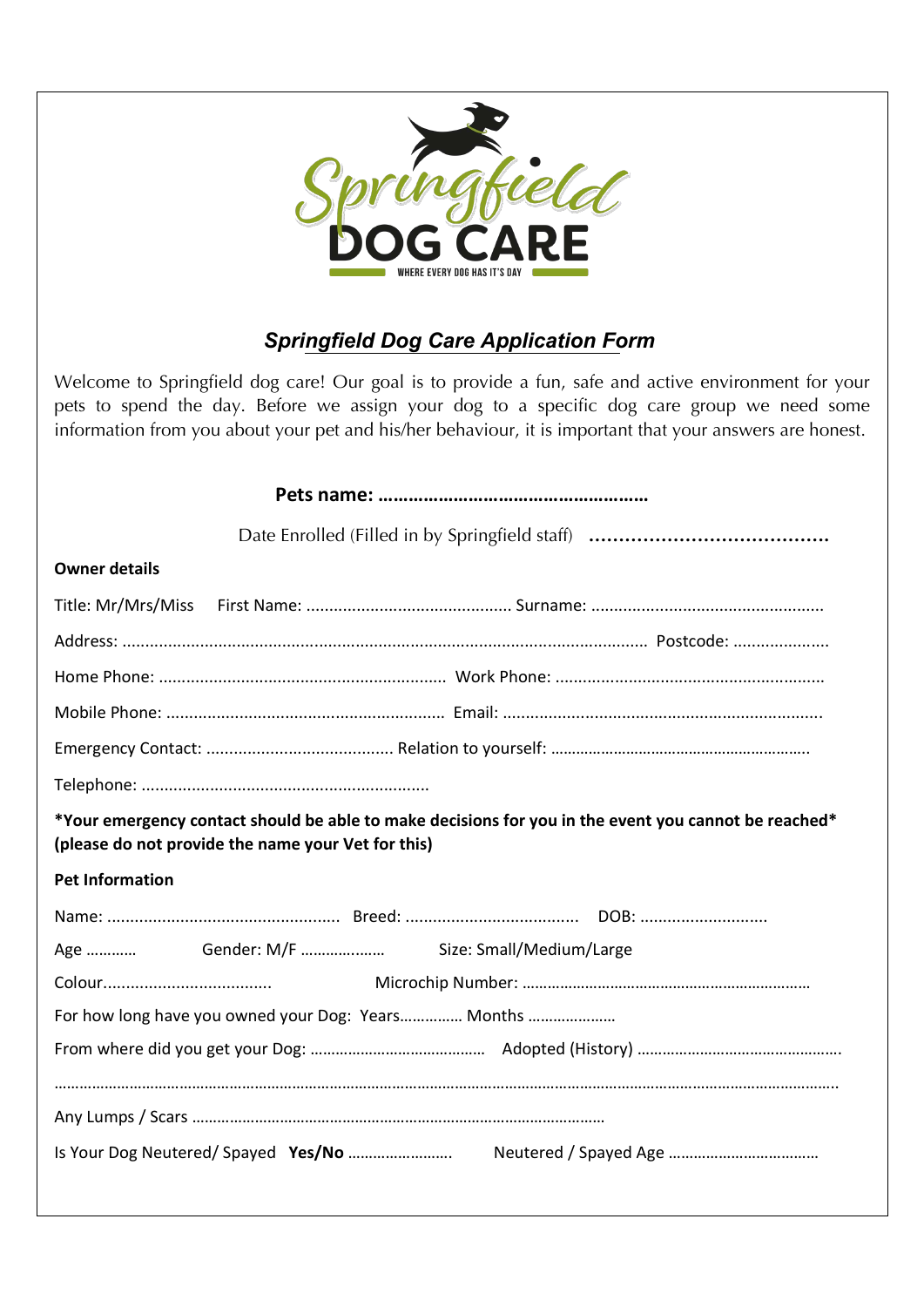## **Vet Information**

....................................................................................................................................................................... All dogs must have current vaccinations or up to date titre testing. All owners **must provide** veterinarian vaccine (Distemper, Hepatitis, Parainfluenza and Parvovirus. All dogs must receive the Bordatella (kennel cough) vaccination. All dogs must wear a collar with a nametag on it.

## **Vaccinations**

|                                     | <b>Date Last Given</b> | Date Due |
|-------------------------------------|------------------------|----------|
| Date the Standard booster (DHPP)    |                        |          |
| Date of Bordatella (Kennel Cough)   |                        |          |
| Date of last Flea / Tick Prevention |                        |          |
| Flea / Tick Prevention Method       |                        |          |

**You must maintain flea and worm treatments, as it is essential in this environment that your dog is well protected.** 

**PLEASE ENSURE THAT YOU BRING YOUR DOG'S VACCINATION RECORDS WITH YOU WHEN YOU ATTEND FOR YOUR ASSESSMENT VISIT OR E- MAIL THEM IN.**

Has your dog ever had major surgery? If yes, is it something we should be concerned about? …………………………………………………………………………………………………………………………………………………………………………… (Please give details)

……………………………………………………………………………………………………………………………………………………………………………

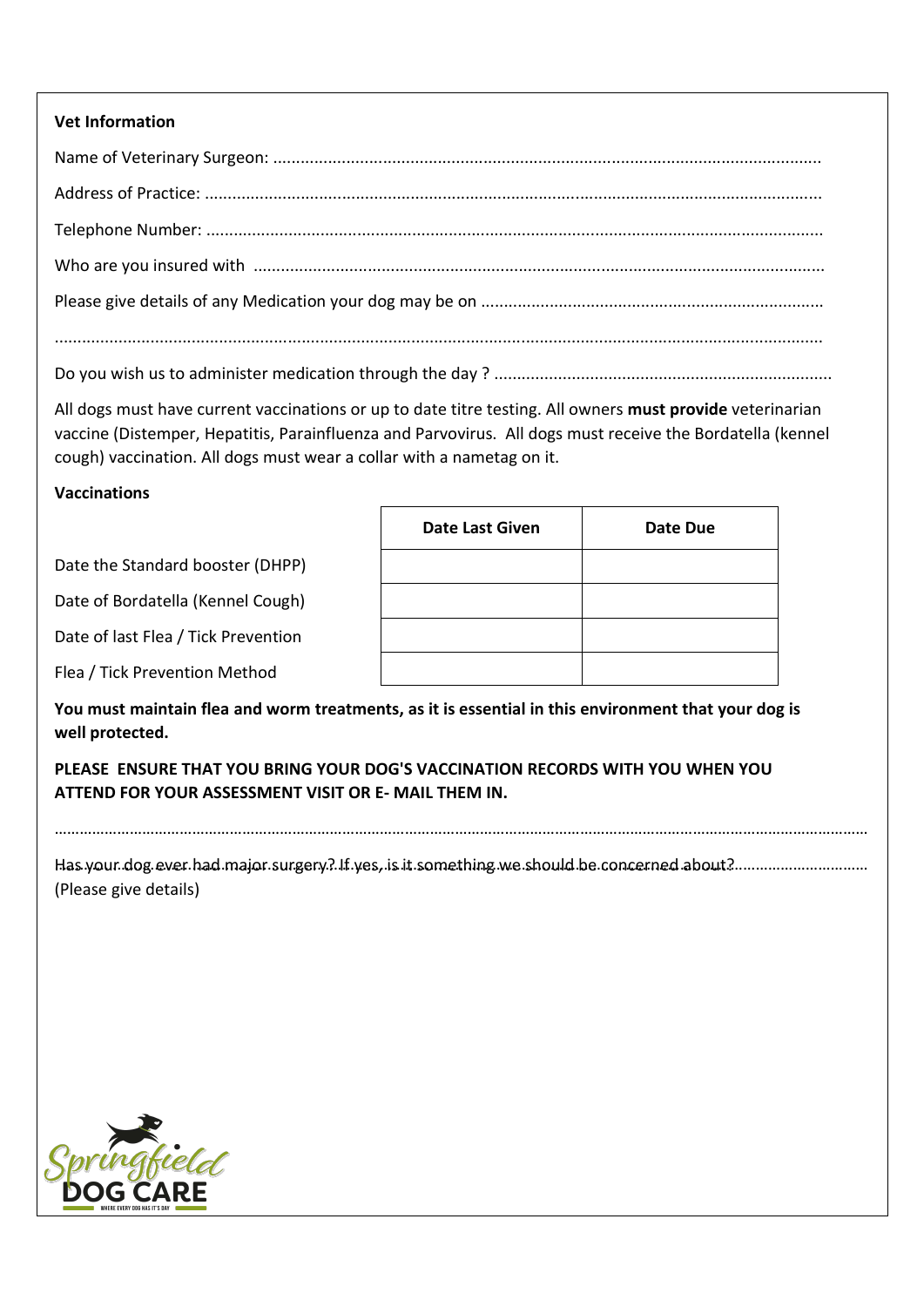## **Health**

Please provide us with all the appropriate details whilst providing as much information as possible.

| Does your dog have any pre-existing or current health conditions Yes / No                                    |
|--------------------------------------------------------------------------------------------------------------|
|                                                                                                              |
| Has your dog been ill in the last 30 days? Yes / No                                                          |
|                                                                                                              |
| Has your dog ever had a seizure? Yes / No                                                                    |
| Does your dog have any allergies Yes / No                                                                    |
|                                                                                                              |
| Does your dog have hip dysplasia? Yes / No                                                                   |
| Please provide details of any restrictions that need to be placed on your dog's activities or movement's     |
|                                                                                                              |
| Does your dog enjoy being brushed? Yes / No                                                                  |
| Does your dog have any sensitive areas on his/her body? Yes / No                                             |
|                                                                                                              |
| Does your dog have any physical limitations that need special attention or that may prevent certain types of |

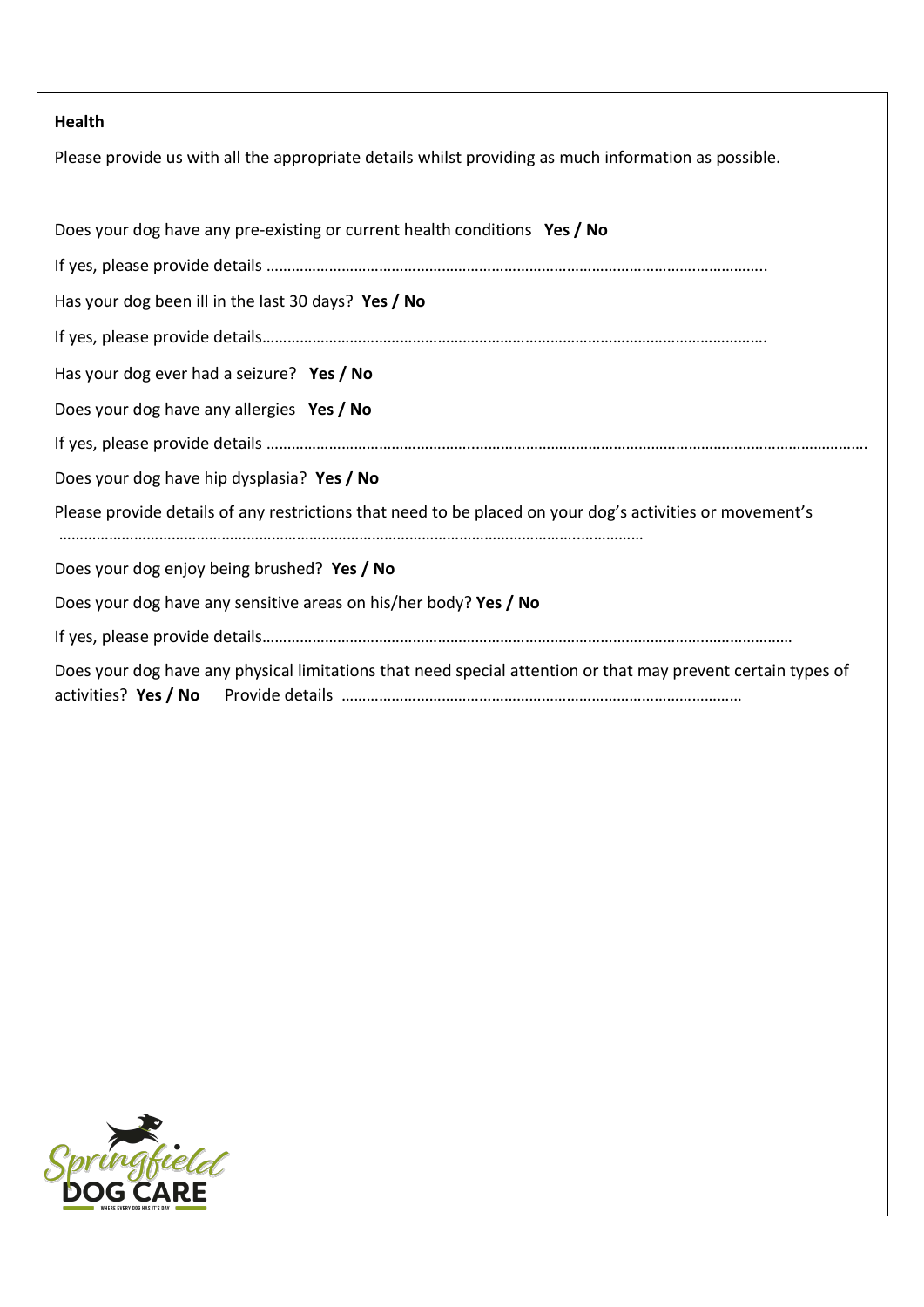### **Behaviour**

## **How does your dog behave around the following?**

|                    | Poor | Fair | Good | <b>Excellent</b> |
|--------------------|------|------|------|------------------|
| <b>Male Dogs</b>   |      |      |      |                  |
| <b>Female Dogs</b> |      |      |      |                  |
| <b>Puppies</b>     |      |      |      |                  |
| Men                |      |      |      |                  |
| Women              |      |      |      |                  |

|                                                           | Yes | <b>No</b> | <b>Give Details</b> |
|-----------------------------------------------------------|-----|-----------|---------------------|
| Has your dog ever<br>bitten someone or<br>another dog     |     |           |                     |
| Has your dog ever<br>snarled at someone or<br>another dog |     |           |                     |
| Can your dog share<br>his/her toys with other<br>dogs     |     |           |                     |
| Does your dog let you<br>remove toys from its<br>mouth    |     |           |                     |

## **What commands does your dog respond to?**

|                      | <b>Always</b> | <b>Usually</b> | <b>Needs Work</b> |
|----------------------|---------------|----------------|-------------------|
| <b>Sit</b>           |               |                |                   |
| Stay / Wait          |               |                |                   |
| Down                 |               |                |                   |
| <b>Come (Recall)</b> |               |                |                   |
| Fetch                |               |                |                   |
| Drop / Leave         |               |                |                   |

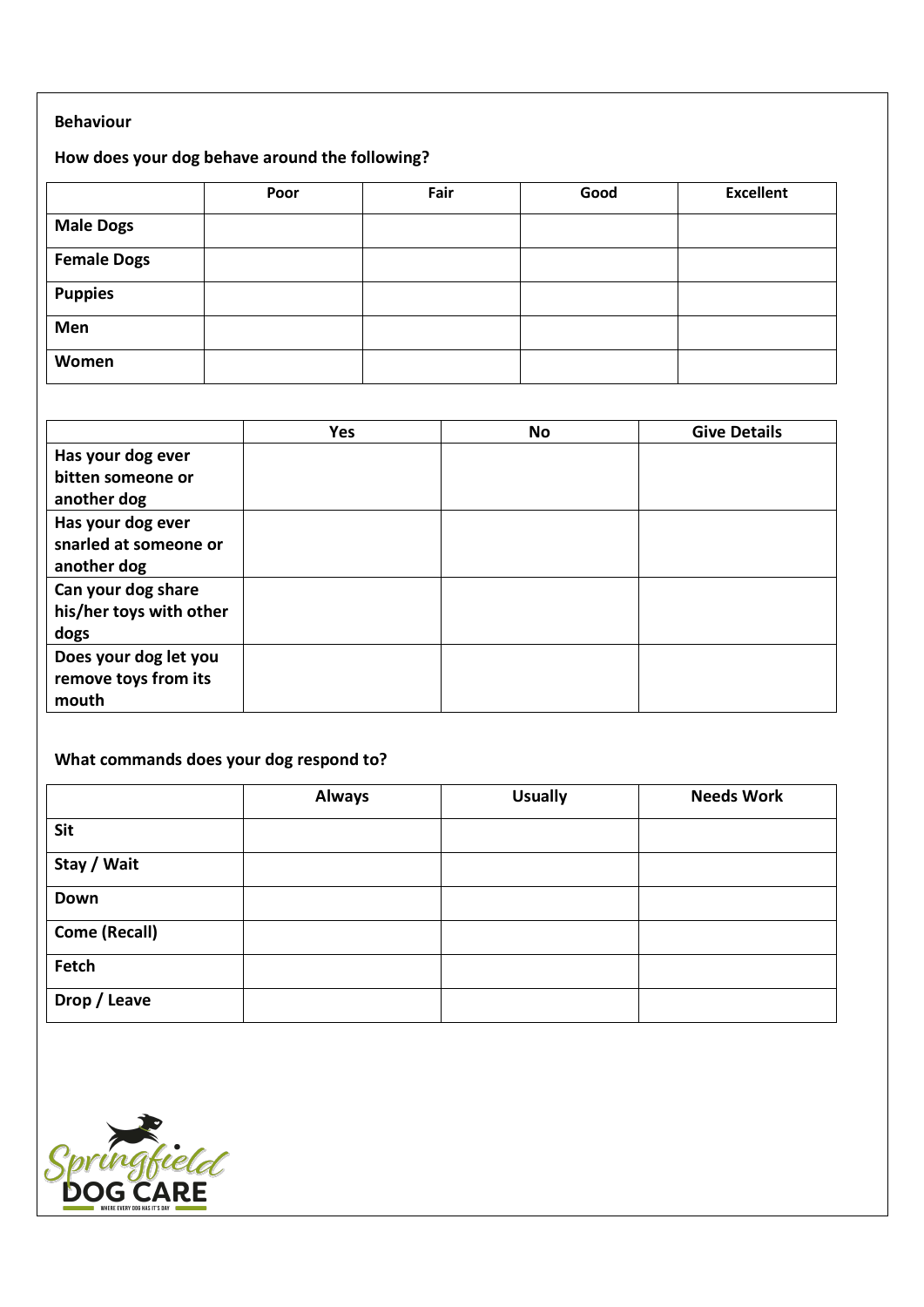| <b>Behaviour</b>                                                                                    |
|-----------------------------------------------------------------------------------------------------|
| Has your dog ever participated in daycare before? Yes/ No                                           |
| Is your dog toilet trained? Yes/ No                                                                 |
| Has your dog ever received any formal training? Yes/ No                                             |
| Do you Have Any Other Pets Yes / No How Many  What Kind:                                            |
| Does Your Dog Get Along With Other Pets Yes / No                                                    |
| Does your dog suffer with separation anxiety? Yes/ No                                               |
| Do they become destructive or stressed when they are without you for lengthy periods of time Yes/No |
|                                                                                                     |
| Does your dog Bark Excessively? Yes/No                                                              |
|                                                                                                     |
| Is your dog anxious/frightened around noises, actions or objects? If yes please detail:             |
| Does your dog behave differently when on or off a lead? Yes/ No If yes please give details:         |
|                                                                                                     |
|                                                                                                     |
|                                                                                                     |
|                                                                                                     |

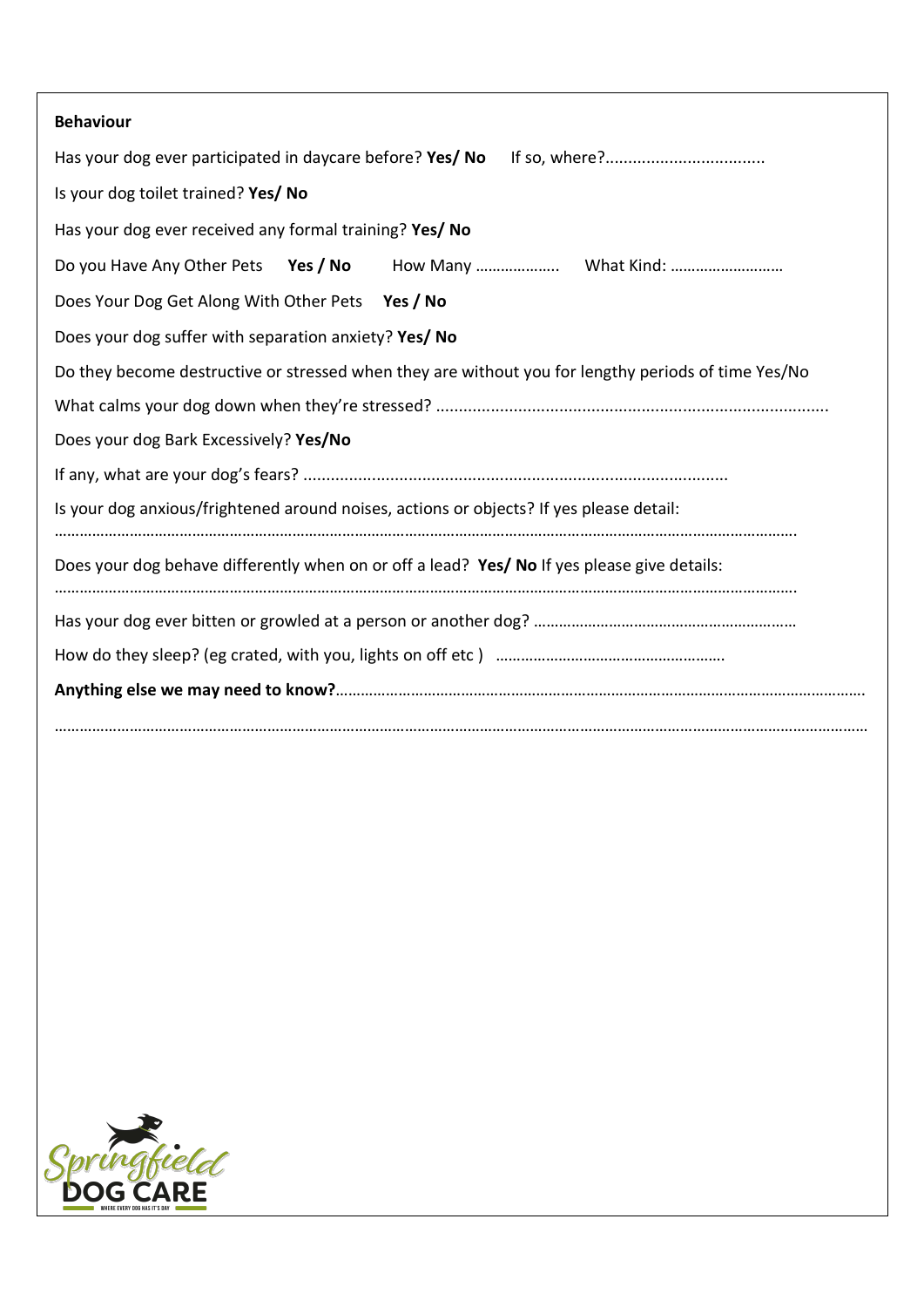| <b>Visitors and Strangers</b>                                                                      |
|----------------------------------------------------------------------------------------------------|
| Help us understand how your dog reacts:                                                            |
| How often do you have visitors to your Home? Daily / Weekly / Monthly                              |
|                                                                                                    |
|                                                                                                    |
| Does your dog run free in your home when you are not there? Yes / No                               |
|                                                                                                    |
|                                                                                                    |
|                                                                                                    |
|                                                                                                    |
| Has your dog ever been in a dogfight? Yes/ No                                                      |
| If yes were any injuries occurred Yes/no If yes please give further details:                       |
|                                                                                                    |
|                                                                                                    |
|                                                                                                    |
| <b>Food and Play:</b>                                                                              |
| While in Daycare, will your dog Require Feeding? Yes/No                                            |
|                                                                                                    |
|                                                                                                    |
| Is your dog possessive over food? Yes/No Is your dog allowed treats? Yes/No                        |
|                                                                                                    |
|                                                                                                    |
|                                                                                                    |
|                                                                                                    |
| Is your dog happy to share toys with other dogs? Yes/No                                            |
| Does your dog allow you to remove objects from its mouth? Yes/No                                   |
| Does your dog enjoy playing with other dogs of various breeds and sizes? If not then please state: |
|                                                                                                    |

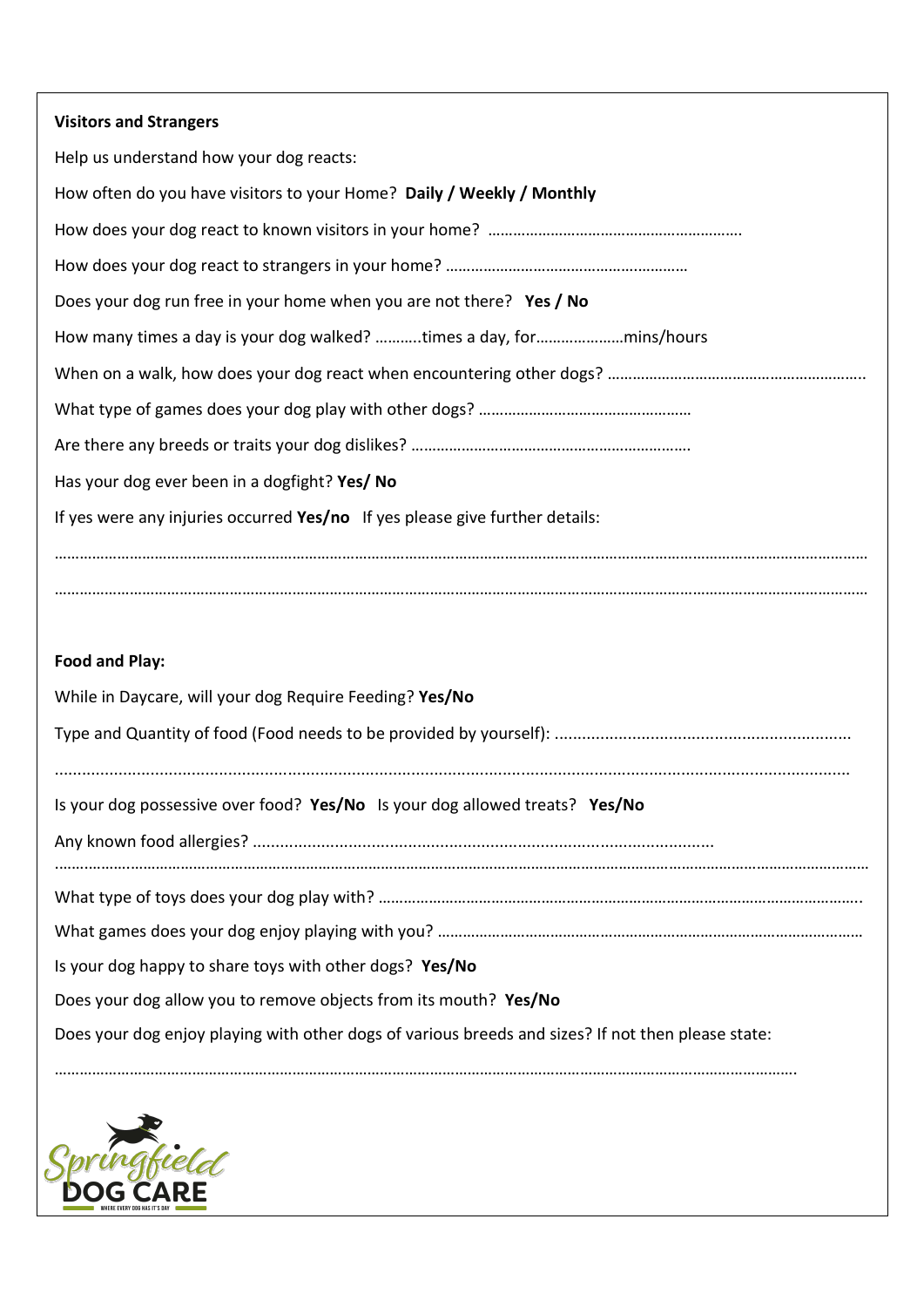If there is any additional information you feel we need to know about your dog then please detail helow:

…………………………………………………………………………………………………………………………………………………………………………… ………………………………………………………………………………………………………………………………………………………………………….. ………………………………………………………………………………………………………………………………………………………………………….. …………………………………………………………………………………………………………………………………………………………………………..

## **Drop-off/Pick-up information**

Please list any individuals you plan on having pick-up your pet (please note: only these people will be permitted to leave the facility with your dog unless we are notified otherwise and they must have valid identification if they do not regularly pick up):

Please provide a password which will be given by any individual collecting your dog......................................

Please list any individuals who are **NOT** permitted to pick up your pet

¯¯¯¯¯¯¯¯¯¯¯¯¯¯¯¯¯¯¯¯¯ What time do you plan to typically drop-off/pick-up your pet (this is just a rough estimate as to when we ZOV\SK L\_WLJ[ `V\& ¯¯¯¯¯¯¯¯¯¯¯¯¯¯¯¯¯¯¯

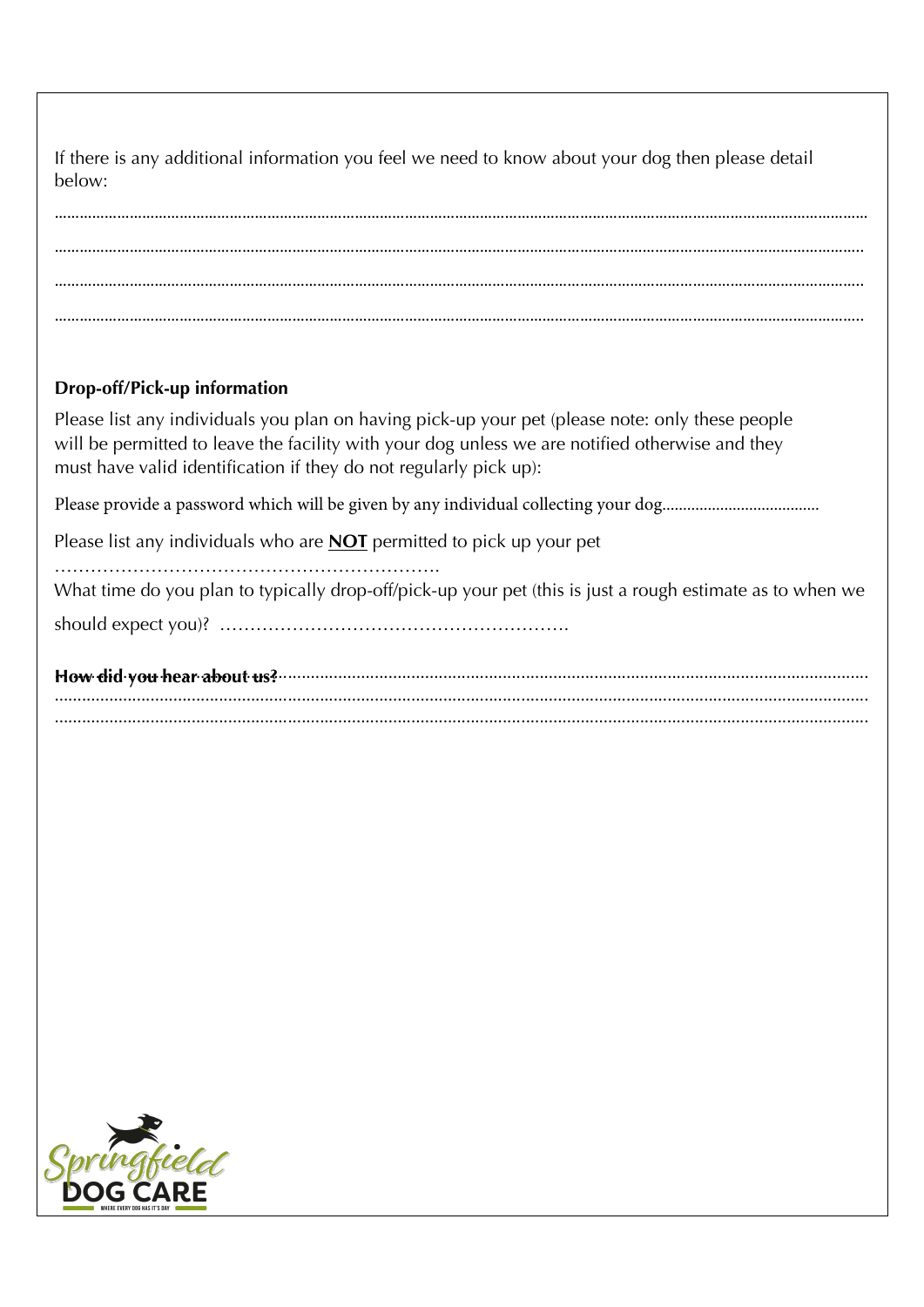## **Terms & Conditions**

As a Day Care and Boarding service for dogs, we ask you as the client to adhere to the following conditions:

- 1. Springfield Dog Care (DC) reserves the right to make or change minor points or amendments in this agreement without notice to you, and to notify you by posting an updated version of these Terms on the website ( www.springfielddogcare.co.uk) at which point they will become immediately effective.
- 2. I understand that, under the Control of Dogs Act 1992, **my dog(s) must wear a collar and an identity tag and must be microchipped.**
- 3. I understand that my dog must have **up-to-date vaccines** and that vaccination certificates or titre testing must be provided to Springfield DC and any updates and/or changes on the vaccination certificates should be notified to the Centre Manager as soon as possible.
- 4. I agree to **worm and de-flea** my dog(s) regularly as per recommended schedules.
- 5. I understand that **my female dog, must not attend day care if she is on heat. Male dogs over about 12 months who are not neutered will be considered on a case by case basis but will not be suitable for day care if they exhibit any inappropriate behaviours such as aggression or habitual territory marking. Please read our "Neutering Policy" document for full details which can be found on FAQ section of the website or is available in hard copy on request.**
- 6. I understand that my dog will be in an open play area and off the lead in suitable areas. I understand that during **normal dog play and agility, dogs may sustain slight injuries**. All dog play is monitored at Springfield DC to avoid injury, but scratches, punctures, torn ligaments and other injuries may occur despite the best supervision.
- 7. I understand that even if my dog is vaccinated against Bordetella (Kennel Cough) there is a chance that my dog can still contract Kennel Cough. **I agree that I will not hold Springfield Dog Care Ltd responsible if my dog contracts Kennel Cough** while attending Springfield DC and I will comply with the prevention of cross-infection policy.
- 8. I agree to **notify Springfield DC of any infectious or contagious disease that my dog has been exposed** to or is affected by and agree to the Springfeld Dog Care Cancellation Policy and Prevention of Cross Infection Policy and these policies have been issued in writing to me.
- 9. I agree to **notify Springfield DC of any changes** regarding my personal contact details.
- 10.I agree to **notify Springfield DC of any changes regarding my dog's behaviour, training needs, health issues** and/or any other relevant details that might affect my dog under the care of Springfield DC.
- 11.I understand and agree that **my dog(s) will be re-assessed for Day Care at the current Day Care re-assessment fee** if he/she has not used these services for 12 months since their last stay with us.
- 12.**I understand that I am responsible for any harm caused by my dog at Springfield DC whether to dogs or other patrons or staff.** I shall indemnify and hold Springfield DC harmless against any claims made against Springfield DC or losses or damages of any kind suffered as a result of my dog. I understand and agree that in admitting my dog to Springfield DC, that the staff has relied on my representation that my dog is in good health and has not harmed or shown aggressive or threatening behaviour towards any person or any other dog. **I understand and acknowledge that Springfield DC Strongly recommends for my dog(s) to be covered by Third Party Liability Pet insurance and general Pet Insurance; such insurance(s) will be required should my dog(s) a) requires life threatening emergency veterinary care with your permission via our approved Vet, b) injures another person, c) injures another dog or, c) damages property while at Springfield DC. I also understand and agree that if my dog(s) are not covered by Third Party Liability Pet insurance and general Pet Insurance, I will be responsible for covering the expenses specified above and any additional expenses arising from damages caused by my dog to other persons, other dogs and property while at Springfield DC.**
- 13.**If my dog requires medical care I understand that Springfield will first contact my usual vet but agree that they may contact their own vet if mine is not available and in either case I shall be responsible for the costs.**
- 14.To ensure my dog's wellbeing, I agree to him/her going into the quiet area for rest periods when necessary.
- 15.Although we make every effort to provide dogs with enclosed, safe spaces, we cannot guarantee a dog will not escape from our premises. The fencing installed at our centres is at a minimum height of 6 feet. If your dog tends to jump fences, you assume all risks of bringing him/her to our premises and release Springfield DC, its owners, employees or agents of any liability or any damage whatsoever arising from the fencing provided at our centres.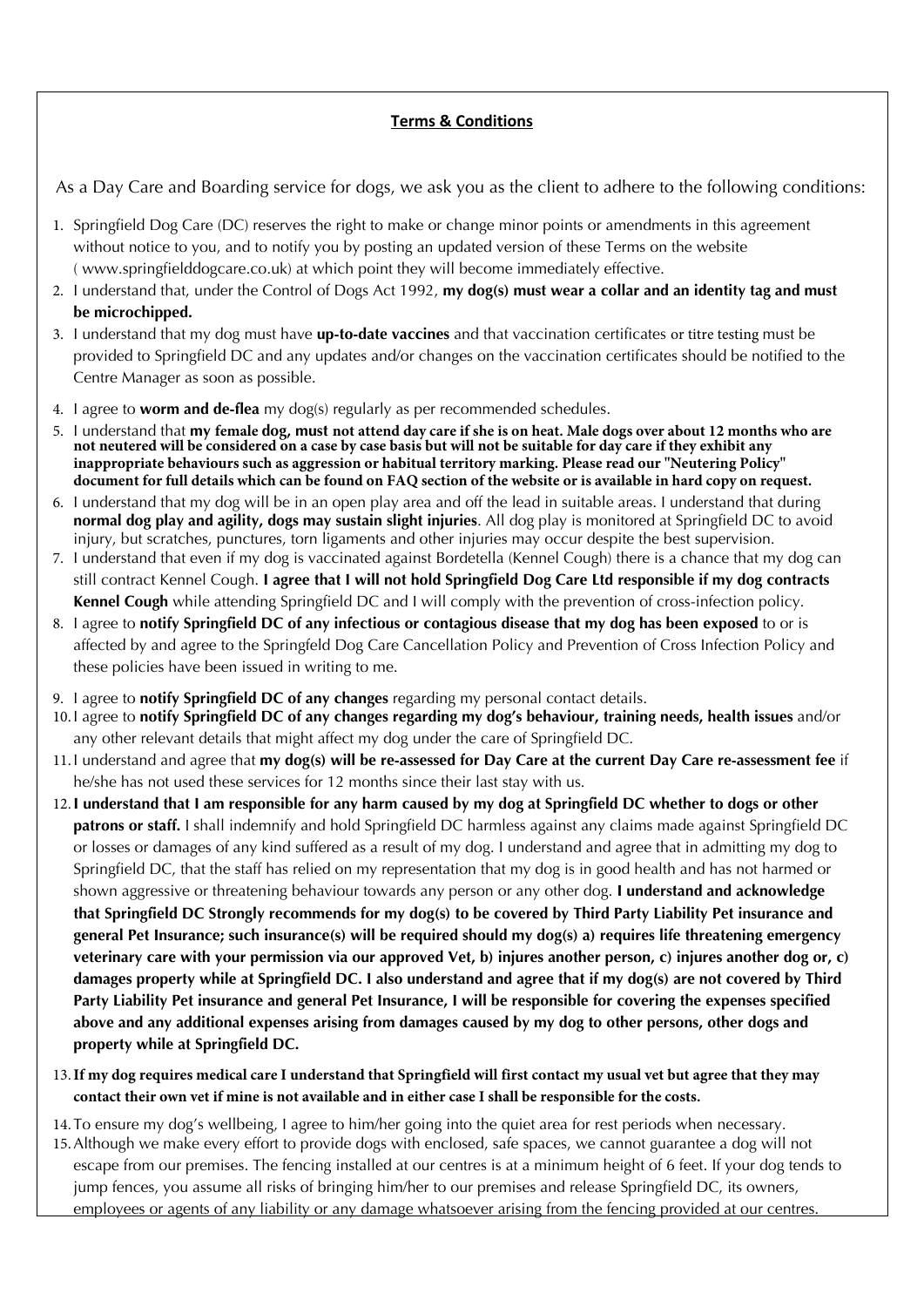15. Springfield DC reserves the right to withdraw any current promotions, deals, offers or discounts at any time.

16. By becoming an Springfield Day Care user **you agree and give Springfield DC consent to store yours and your dog(s) personal details provided to us by you via the Day Care registration form.** Springfield DC will never pass on or sell your personal information. Your membership information is stored in a secure database and we use this data for you and your dog(s) to gain access to our centre and to administer your membership account. At Springfield DC we take your privacy seriously and will only use your personal information to:

- o Administer your membership account.
- o Provide you with the services you have requested from us.
- o Ensure you gain access to our facility.
- o Ensure all dogs in our centre enjoy a safe stay.

17. **Consent:** I the undersigned parent/ dog owner or guardian/participant do hereby grant authority to the staff at Springfield Dog Care Limited to render a judgement concerning veterinary care in the event of an accident or illness during my absence. I do hereby authorise Springfield Dog Care and its assigns to utilise any and all photographs, pictures or other likenesses of me or anyone/dog assigned guardianship to me, as they deem appropriate in its promotional materials , social media or team films.